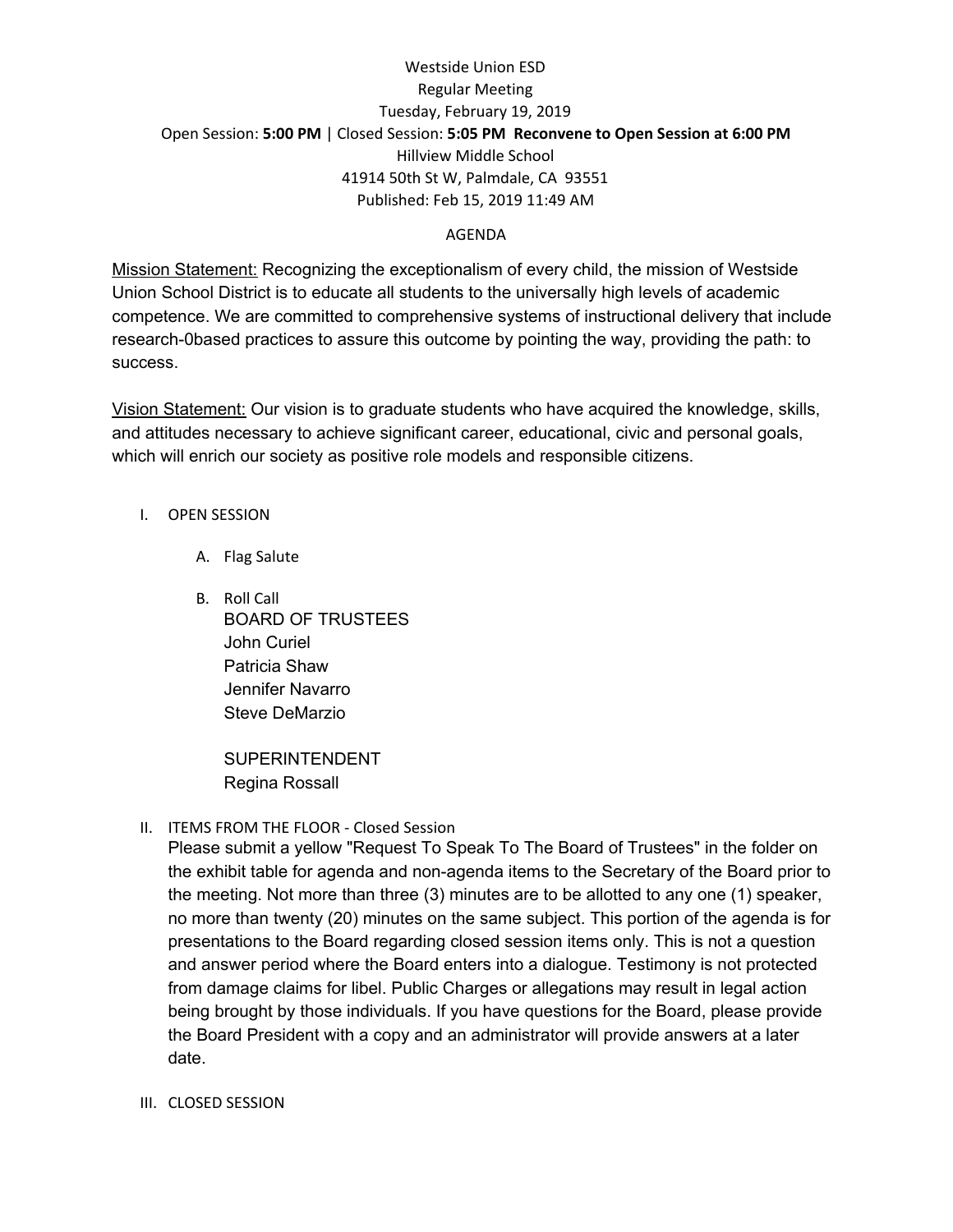- A. Conference with Labor Negotiators (Gov't Code §54957.6)
- B. Existing/Anticipated/Pending Litigation (Gov't Code §54956.9)
- C. Conference with Real Property Negotiator
- D. Public Employee Discipline/Dismissal/Release/Appointment (Gov't Code §54957)
- E. Pupil Personnel (Ed Code 35146 and 48918)

#### IV. RECONVENE TO OPEN SESSION at

V. REPORT OF CLOSED SESSION ACTION

#### VI. PRESENTATIONS

- Certificates for Esperanza Staff
- Child Nutrition Department and Employee Recognition
- Del Sur Site and Employee Recognition

#### VII. HEARING SESSION/STAFF REPORTS

- A. Board Comments
- B. Staff Reports
	- 1. Assistant Superintendent Administrative Services
	- 2. Assistant Superintendent Educational Services
	- 3. Deputy Superintendent
	- 4. Superintendent

#### VIII.PERSONAL APPEARANCES

- A. Westside Union Teachers Association Representatives
- B. California School Employees Association Representatives
- C. Parent Teacher Association Representatives
- D. West Antelope Valley Educational Foundation Representatives
- IX. ITEMS FROM THE FLOOR

Please submit a yellow "Request To Speak To The Board Of Trustees" in the folder on the exhibit table for agenda and non-agenda items to the Secretary of the Board prior to the meeting. Not more than three (3) minutes are to be allotted to any one (1) speaker,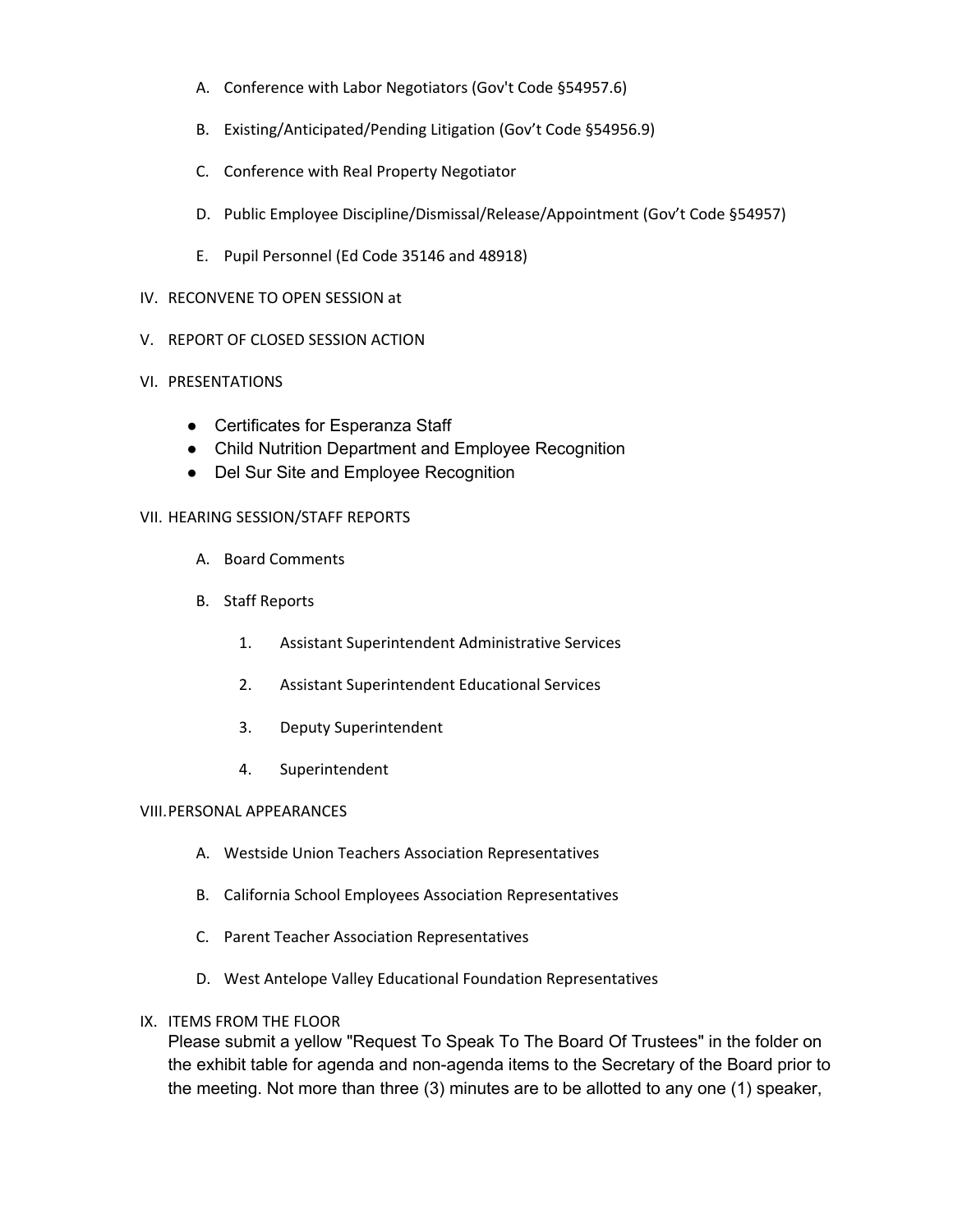no more than twenty (20) minutes on the same subject. This is not a question and answer period where the Board enters into dialogue. Testimony is not protected from damage claims for libel. Public Charges or allegations may result in legal action being brought by those individuals. If you have questions for the Board, please provide the Board President with a copy and an administrator will provide answers at a later date.

### X. PUBLIC HEARING

### XI. ORGANIZATIONAL/GOVERNANCE

A. Agenda

The Board is requested to approve the Agenda for February 19, 2019.

B. Consent

Actions proposed for the Consent Calendar, are items with adopted policies and approved practices of the District and are deemed routine in nature. They will be acted upon in one motion, without discussions, unless members of the Board request an item's removal. The item will then be removed from the motion to approve and after the approval of the consent agenda the item(s) will be heard.

- 1. Minutes Minutes of the Regular Meeting on February 5, 2019.
- 2. Fundraising Authorizations

Attached for review and approval by the Board are individual requests from school organizations for fundraising activities. Each is presented on the District's pre-approved form.

- 3. Personnel Report #19-13 The Board is requested to approve/ratify the following personnel recommendations:
	- Management
	- Certificated
	- Classified
- 4. Purchase Orders

Purchase orders are submitted for pre-approval if the purchase is over \$7,500. Purchase orders are submitted for ratification for items under \$7,500 per the adopted policy. Items that have already been approved by virtue of individual board action/direction are also included on the ratification list, even if their value is over \$7,500

5. Conference/Workshop Schedule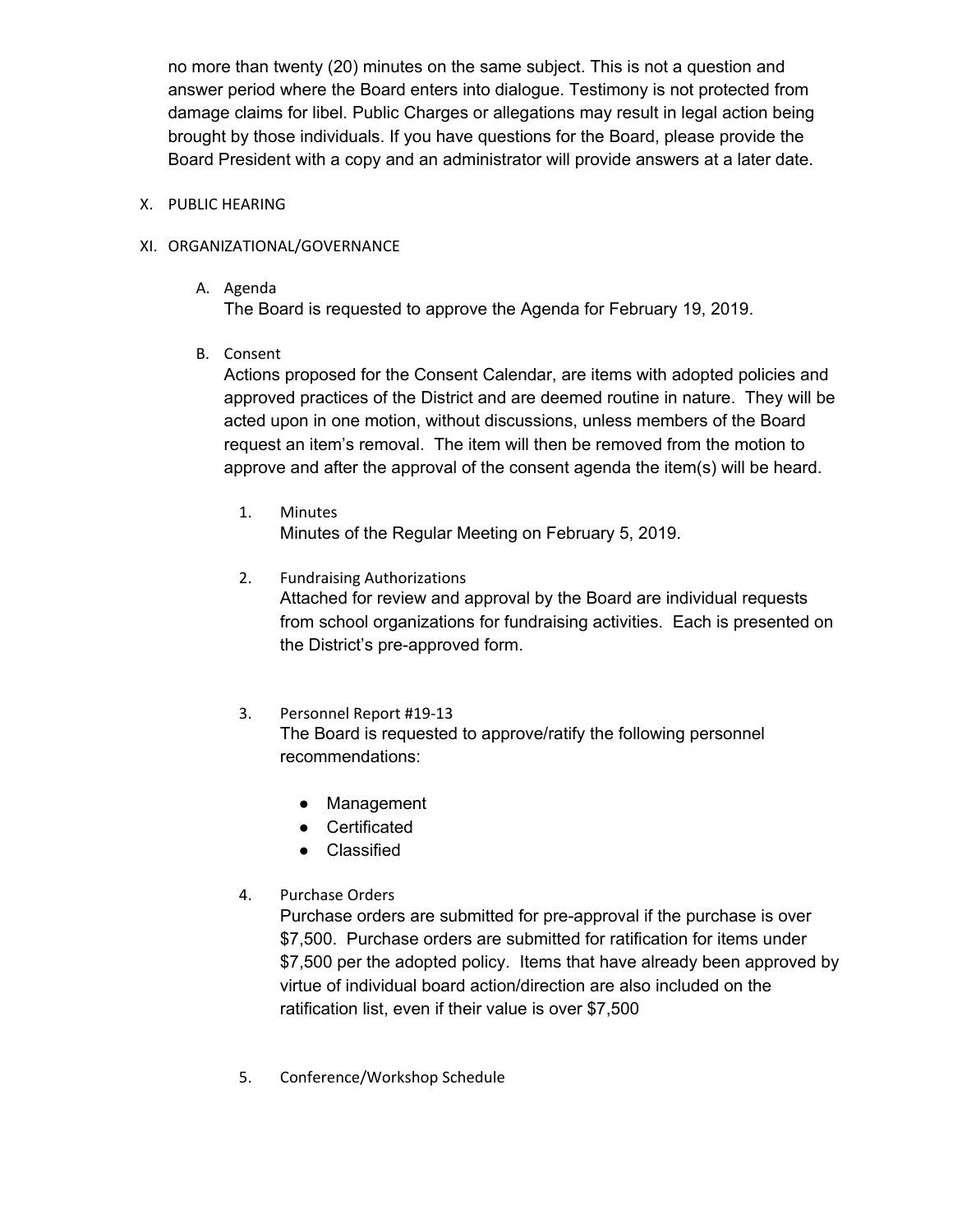Conference requests are processed in compliance with Board Policy 3350.

- 6. Consultant/Contract Schedule Consultant agreements and contracts are brought to the Board in accordance with Board Policy 3312 for various purposes including student assemblies, in-house staff workshops, and vendor provided services.
- C. Delegate Assembly Ballot Region 22 Annually school boards vote for delegates for the Delegate Assembly for the California School Boards Association (CSBA). Listed below are the names of the candidates:
	- Julie Bookman (Eastside USD)
	- Cherise G. Moore (William S. Hart UHSD)
	- Victoria M. Ruffin (Antelope Valley UHSD)
	- Steven M. Sturgeon (William S. Hart UHSD)\*
	- Sharon Vega (Palmdale ESD)

\*Denotes incumbent

At this time the Board is requested to vote for three (3) candidates for Region 22.

- D. Governance Team Protocols and Annual Self-Reflection Revision of the Governance Team Protocols and the Annual Self-Reflection
- E. Joe Walker 6th Grade Honors Academy Revised Criteria Joe Walker 6th Grade Honors Academy will provide academic challenges with accelerated expectations preparing students for continued achievement.
- F. Discussion Item
	- Board Governance

### XII. EDUCATIONAL SERVICES

- A. Revised Board Policies and Administrative Regulations 2nd Reading Annually policies are reviewed by CSBA and changes are suggested as a result of either recent judicial rulings or legislative enactment. Changes to these policies and regulations make our policies consistent with law.
	- Board Policy 0415, Equity- New
	- Board Policy 1020, Youth Services- Delete
	- Board Policy 1400, Relations Between Other Governmental Agencies and the Schools- Replace
	- Administrative Regulation 5141.32, Health Screening for School Entry Revised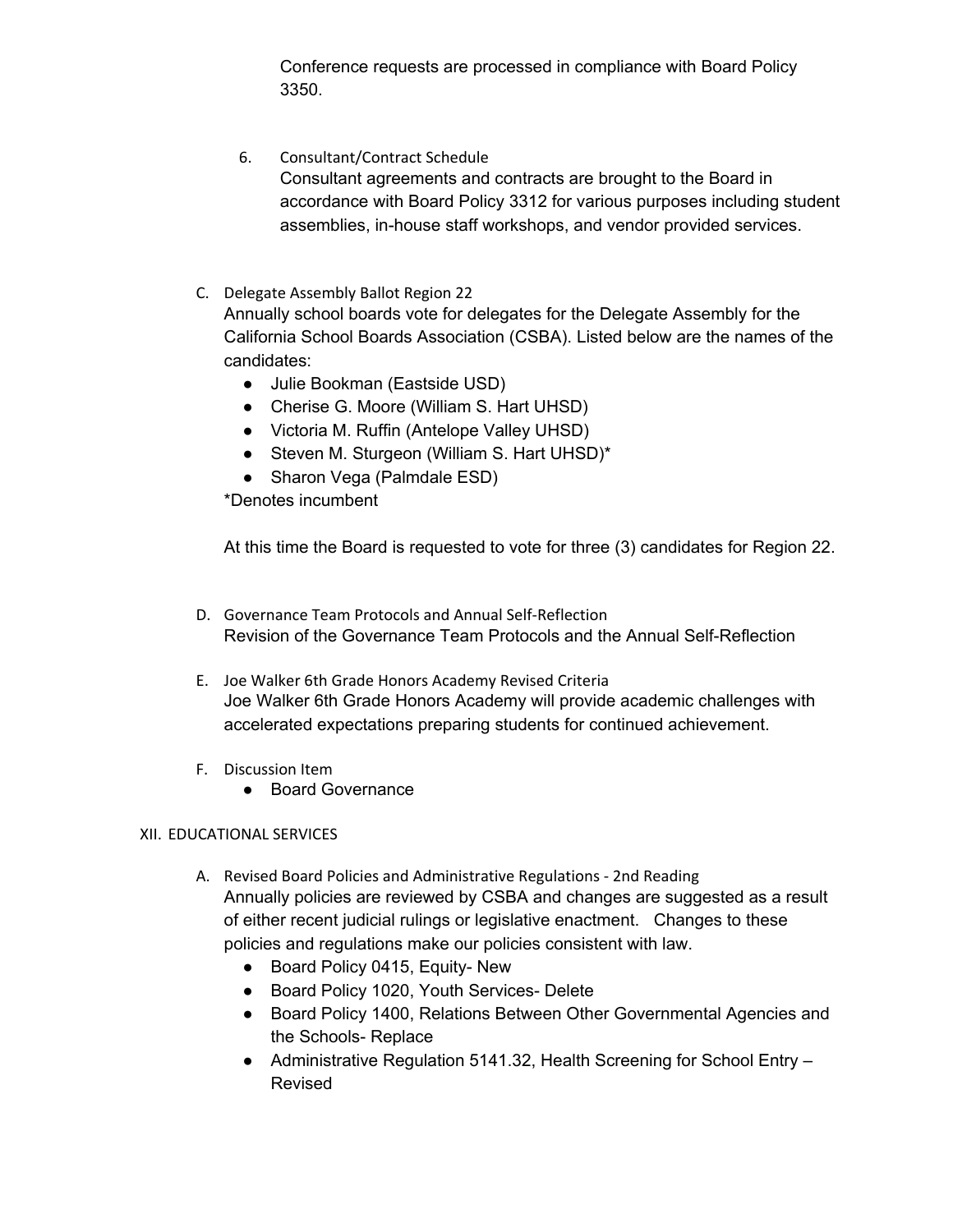- Board Policy/Administrative Regulation 6174, Education for English Learners- Revised (Replace AR)
- B. Low Performing Students Block Grant

Westside Union School District is eligible to receive \$ 1,235,015 under the Low Performing Students Block Grant to serve pupils identified as low-performing on state English language arts (ELA) or mathematics assessments who are not otherwise identified for supplemental grant funding under the local control funding formula or eligible for special education services.

### XIII.BUSINESS SERVICES

- A. Notice of Completion
	- Modernization of the Existing Modular Buildings at Cottonwood Elementary School.
	- Relocation of three 24' x 40' classroom buildings from Cottonwood Elementary School to Esperanza.
	- Relocation of three 24' x 40' classroom buildings from Cottonwood Elementary School to Joe Walker Middle School.
- B. Revised Board Policies and Administrative Regulations First Reading Annually policies are reviewed by CSBA and changes are suggested as a result of either recent judicial rulings or legislative enactment. Changes to these policies and regulations make our policies consistent with law.
	- BP/AR 3311.1, Uniform Public Construction Cost Accounting Procedures
	- BP 3350, Travel Expenses

### XIV.INFORMATION SESSION

XV. NEW BUSINESS Future Board Meeting Items

XVI.CLOSED SESSION - Continued

XVII. RECONVENE TO OPEN SESSION at \_\_\_\_\_\_\_ p.m.

XVIII. REPORT OF CLOSED SESSION ACTION

XIX.ADJOURNMENT

In compliance with the Americans with Disabilities Act, if you need special assistance to access the Board meeting room or to otherwise participate at this meeting, including auxiliary aids or services, please contact Tonya Williams at (661) 722-0716. Notification at least 48 hours prior to the meeting will enable the District to make reasonable arrangements to ensure accessibility to the Board meeting room.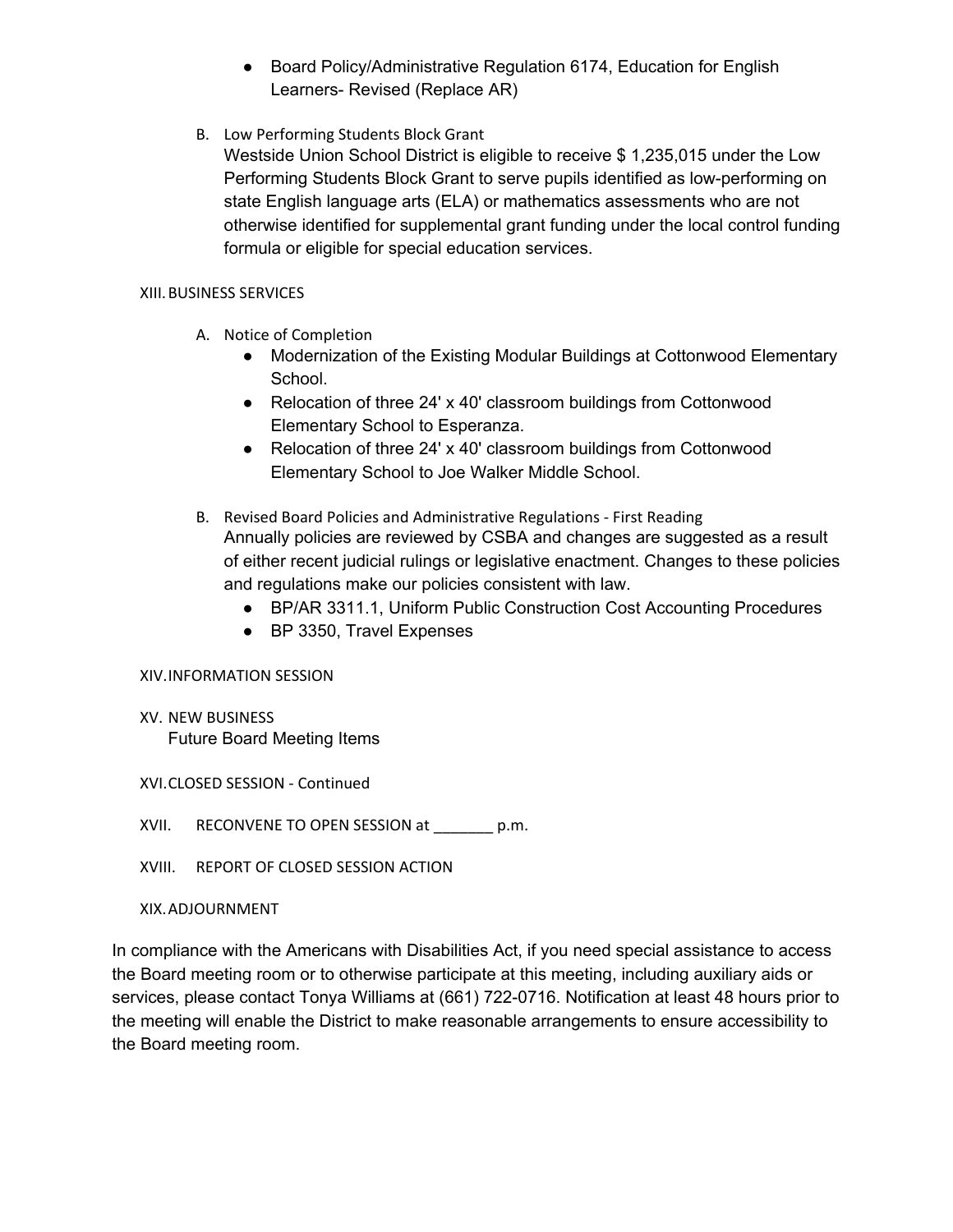Any writings or documents that are public records and are provided to a majority of the governing board regarding an open session item on this agenda will be made available for public inspection on the District Web Site, www.westside.k12.ca.us or in the District Office located at 41914 50th St. West, Quartz Hill, CA 93536 during normal business hours (8:00 a.m. - 4:00 p.m.).

## **Core Beliefs and Board Goals 2018-2019**

**The District uses data to create a learning-oriented culture for both staff and students which defines success in terms of improvement and progress.**

**1. WE BELIEVE THAT OUR TEACHERS AND STAFF ARE OUR MOST VALUABLE ASSETS AND RESOURCES**

**2. WE OPERATE WITH TRANSPARENCY, TRUST AND INTEGRITY, GOVERNING IN A DIGNIFIED, PROFESSIONAL MANNER, TREATING EVERYON WITH CIVILITY AND RESPECT**

**3. WE ARE ABSOLUTELY COMMITTED TO PROVIDING A SAFE, DISTINGUISHED AND ENGAGING LEARNING ENVIRONMENT THAT ENSURES ALL STUDENTS LEARN TO THEIR HIGHEST POTENTIAL**

A. Build the capacity of board and district staff in developing and monitoring data related to goals and priorities specifically in the area of cultural responsiveness and educational equity

B. A key concern and priority for this governing board is improving the accuracy and consistency of grading which should measure what students know, as they play a crucial role in every aspect of students' academic lives and future lives as global citizens. Areas of concern are: 1) Grades reflect progressive and mastery of content. 2) They are predictable and understood by parents and third parties. 3) That non-academic factors are graded separately. 4) The system adopted is not overwhelming for teachers.

C. The district will continue to develop School Safety protocols. Annual Report by Educational Services

## **4. WE ARE ABSOLUTELY COMMITTED TO PROVIDING THE NECESSARY FACILITIES TO MEET THE HOUSING AND EDUCATION NEEDS OF OUR CHANGING STUDENT POPULATION AND A VISOIN THAT PROMOTES AND SUPPORTS THEIR FUTURE**

A. Continue the Cottonwood Elementary School Modernization Annual Report by Business Services

## **5. WE ARE FISCALLY TRUSTWORTHY AND DEDICATED TO RESPONSIBLE FINANCIAL ACCOUNTABILITY 6. WE BELIEVE IN AND PROMOTE PARENT AND COMMUNITY INVOLVEMENT IN**

**WESTSITE UNION SCHOOL DISTRICT**

**2018-2019 Board Expectations**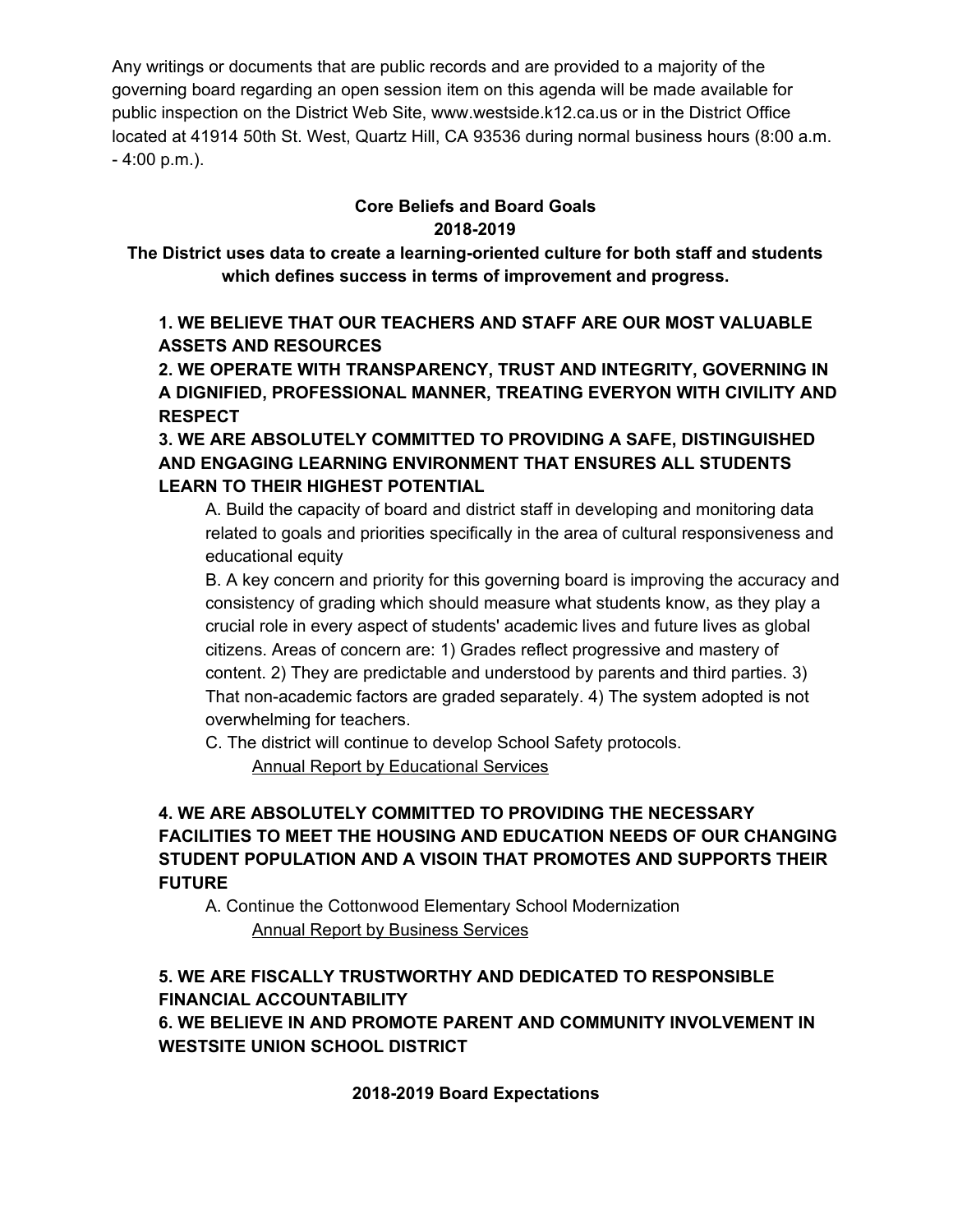### **The District uses data to create a learning-oriented culture for both staff and students which defines success in terms of improvement and progress.**

## **1. WE BELIEVE THAT OUR TEACHERS AND STAFF ARE OUR MOST VALUABE ASSETS AND RESOURCES**

### EXPECTATIONS:

a. Provide staff development to enable employees in a job classifications to maintain and improve their skills to meet stated goals of the Board to meet the needs of students. Continuously monitor and re-evaluate formula-driven staffing levels that adequately address student ratios and campus needs for all classifications of employees (classified, certificated, confidential, and administration)

b. Maintain and monitor administrative training programs to enable existing staff to become administrators or to increase the skills of current administrators to assume increasing levels of responsibility in the future as well as immediately assisting with the reduction of attendance issues, traffic safety and student discipline at all school sites. Create programs that enable classified employees who want to become teachers to obtain the necessary information to do so, and work with the CSEA Board to make sure members know about contractual benefits available when taking college classes. As grants become available to help classified employees become teachers, apply for any for which the District is eligible.

c. Provide ongoing recognition for school achievement, program development, i.e., California Gold Ribbon, Golden Bell, Employee of the Year, and Program Innovation: Joe Walker STEALTH, Gregg Anderson Academy, The IDEA Academy at Cottonwood, Westside Academy and Hillview 6th Grade Academy

d. Continue a long-term plan to provide total compensation for all positions within the district that is competitive with the surrounding Antelope Valley elementary school districts

e. Provide ongoing training to ensure a safe work place for all employees f. As funds are available revenues will be placed in a separate account to pay for long term post-employment benefits

a, d & e - Annual Report by Human Resources

b & c - Annual Report from Superintendent

f - Annual Report by Business Services

## **2. WE OPERATE WITH TRANSPARENCY, TRUST AND INTEGRITY GOVERNING IN A DIGNIFIED, PROFESSIONAL MANNER, TREATING EVERYONE WITH CIVILITY AND RESPECT**

### EXPECTATIONS:

a. Continue to improve the knowledge level of trustees through ongoing training, participation in political actions that influence improved funding and legislation for educational programs, and programs of independent study. All Board Members will attend the CSBA Annual Education Conference, with a report of sessions attended at a future Board Meeting, and receive a Masters in Governance certification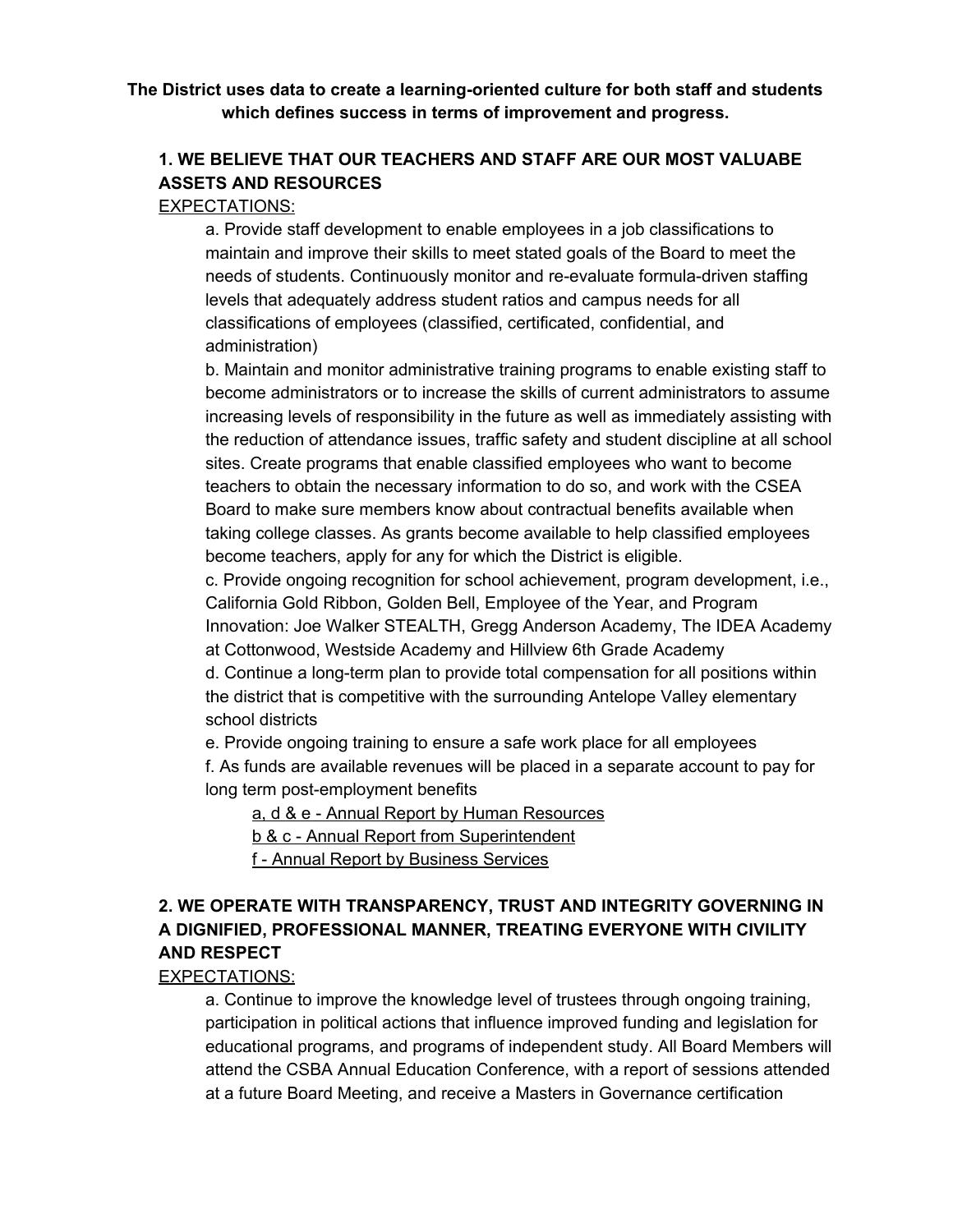- b. The board will initiate the annual process for self-evaluation in June
- c. Annually set objectives to meet the goals of the district in June

d. Continue to improve working relationship with employee unions to enable communications that enhance the overall well-being of the district including all employees

e. A public-friendly version of the three major budget reports of the year shall be posted on the website.

# **3. WE ARE ABSOLUTELY COMMITTED TO PROVIDING A SAFE, DISTINGUISHED AND ENGAGING LEARNING ENVIRONMENT THAT ENSURES ALL STUDENTS LEARN TO THEIR HIGHEST POTENTIAL**

### EXPECTATIONS:

a. Staff will monitor comprehensive plans for improving student achievement including the Local Control Accountability Plan (LCAP) and the Comprehensive Safety Plans including the sections related to student discipline

b. All students will receive rigorous and effective instruction, support and intervention that afford equitable access to a high quality educational experience in an environment that nurtures critical thinking, communication, collaboration, creativity and social responsibility

c. Teachers will use research-based best practices to design and deliver instruction, which addresses the knowledge, concepts and skills outline in the State Standards. Teachers will design lessons that actively engage the minds of all learners with that which is to be learned. Learning objectives that describe what students will be able to do successfully and independently at the end of each lesson will be clearly articulated. Formative assessment will be used to guide and inform instruction. Summative assessment will be used to measure student learning.

d. Professional Development will be aligned to improve student outcomes. Data will be collected to substantial growth in student achievement.

## **4. WE ARE ABSOLUTLEY COMMITTED TO PROVIDING THE NECESSARY FACILITIES TO MEET THE HOUSING AND EDUCATION NEEDS OF OUR CHANGING STUDENT POPULATION AND A VISION THAT PROMOTES AND SUPPORTS THEIR FUTURE**

### EXPECTATION:

a. Monitor and maintain high-quality information systems throughout the District b. Continue to implement sustainable clean energy programs that promote the long-term well-being of both the District's finances and the environment c. Receive annual updates to the District's Facilities Master Plan while exploring and securing options to finance the plan.

b & c - Annual Report by Business Services

# **5. WE ARE FISCALLY TRUSTWORTHY AND DEDICATED TO RESPONSIBLE FINANCIAL ACCOUNTABILITY**

EXPECTATIONS:

a. Continue to decrease encroachment of general funds by Special Education